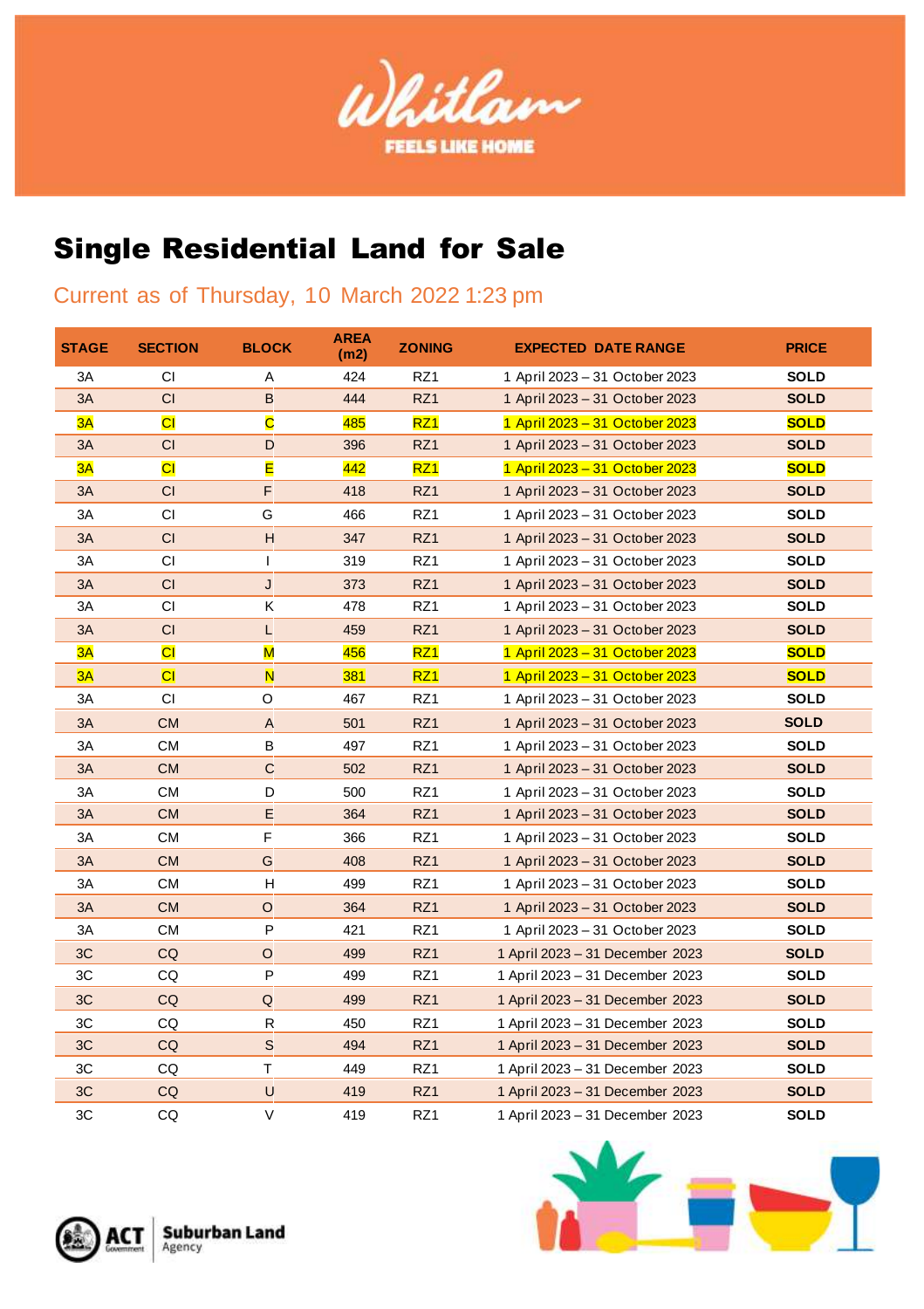

| <b>STAGE</b> | <b>SECTION</b> | <b>BLOCK</b>              | <b>AREA</b><br>(m2) | <b>ZONING</b>   | <b>EXPECTED DATE RANGE</b>      | <b>PRICE</b> |
|--------------|----------------|---------------------------|---------------------|-----------------|---------------------------------|--------------|
| 3C           | <b>CQ</b>      | W                         | 419                 | RZ <sub>1</sub> | 1 April 2023 - 31 December 2023 | <b>SOLD</b>  |
| 3C           | CQ             | X                         | 419                 | RZ1             | 1 April 2023 - 31 December 2023 | <b>SOLD</b>  |
| 3C           | <b>CQ</b>      | Y                         | 485                 | RZ1             | 1 April 2023 - 31 December 2023 | <b>SOLD</b>  |
| 3C           | <b>CR</b>      | Α                         | 561                 | RZ1             | 1 April 2023 - 31 December 2023 | <b>SOLD</b>  |
| 3C           | <b>CR</b>      | $\mathsf{A}$              | 453                 | RZ1             | 1 April 2023 - 31 December 2023 | <b>SOLD</b>  |
| 3C           | <b>CR</b>      | B                         | 446                 | RZ1             | 1 April 2023 - 31 December 2023 | <b>SOLD</b>  |
| 3C           | <b>CR</b>      | $\mathbf C$               | 468                 | RZ1             | 1 April 2023 - 31 December 2023 | <b>SOLD</b>  |
| 3C           | CR             | D                         | 449                 | RZ1             | 1 April 2023 - 31 December 2023 | <b>SOLD</b>  |
| 3C           | <b>CR</b>      | Ε                         | 450                 | RZ1             | 1 April 2023 - 31 December 2023 | <b>SOLD</b>  |
| 3C           | <b>CR</b>      | F                         | 494                 | RZ1             | 1 April 2023 - 31 December 2023 | <b>SOLD</b>  |
| 3C           | <b>CR</b>      | G                         | 494                 | RZ <sub>1</sub> | 1 April 2023 - 31 December 2023 | <b>SOLD</b>  |
| 3C           | <b>CR</b>      | Н                         | 449                 | RZ1             | 1 April 2023 - 31 December 2023 | <b>SOLD</b>  |
| 3C           | <b>CR</b>      |                           | 449                 | RZ1             | 1 April 2023 - 31 December 2023 | <b>SOLD</b>  |
| 3C           | CR             | J                         | 525                 | RZ1             | 1 April 2023 - 31 December 2023 | <b>SOLD</b>  |
| 3C           | CR             | Κ                         | 525                 | RZ1             | 1 April 2023 - 31 December 2023 | <b>SOLD</b>  |
| 3C           | <b>CR</b>      | L                         | 469                 | RZ1             | 1 April 2023 - 31 December 2023 | <b>SOLD</b>  |
| 3C           | <b>CR</b>      | M                         | 419                 | RZ1             | 1 April 2023 - 31 December 2023 | <b>SOLD</b>  |
| 3C           | <b>CR</b>      | N                         | 420                 | RZ1             | 1 April 2023 - 31 December 2023 | <b>SOLD</b>  |
| 3C           | <b>CR</b>      | O                         | 469                 | RZ1             | 1 April 2023 - 31 December 2023 | <b>SOLD</b>  |
| 3C           | CR             | P                         | 525                 | RZ1             | 1 April 2023 - 31 December 2023 | <b>SOLD</b>  |
| 3C           | <b>CR</b>      | $\sf Q$                   | 525                 | RZ1             | 1 April 2023 - 31 December 2023 | <b>SOLD</b>  |
| 3C           | CR.            | R                         | 450                 | RZ1             | 1 April 2023 - 31 December 2023 | <b>SOLD</b>  |
| 3C           | <b>CR</b>      | S                         | 450                 | RZ1             | 1 April 2023 - 31 December 2023 | <b>SOLD</b>  |
| 3C           | CR             | Τ                         | 495                 | RZ1             | 1 April 2023 - 31 December 2023 | <b>SOLD</b>  |
| 3C           | <b>CR</b>      | $\cup$                    | 450                 | RZ1             | 1 April 2023 - 31 December 2023 | <b>SOLD</b>  |
| 3C           | CR             | V                         | 420                 | RZ1             | 1 April 2023 - 31 December 2023 | <b>SOLD</b>  |
| 3C           | <b>CR</b>      | W                         | 419                 | RZ1             | 1 April 2023 - 31 December 2023 | <b>SOLD</b>  |
| 3C           | <b>CR</b>      | X                         | 419                 | RZ1             | 1 April 2023 - 31 December 2023 | <b>SOLD</b>  |
| 3C           | <b>CR</b>      | Y                         | 436                 | RZ1             | 1 April 2023 - 31 December 2023 | <b>SOLD</b>  |
| 3C           | CR.            | Z                         | 445                 | RZ1             | 1 April 2023 - 31 December 2023 | <b>SOLD</b>  |
| 3C           | <b>CS</b>      | $\boldsymbol{\mathsf{A}}$ | 441                 | RZ1             | 1 April 2023 - 31 December 2023 | <b>SOLD</b>  |
| 3C           | CS             | B                         | 494                 | RZ1             | 1 April 2023 - 31 December 2023 | <b>SOLD</b>  |
| 3C           | <b>CS</b>      | $\mathsf{C}$              | 495                 | RZ1             | 1 April 2023 - 31 December 2023 | <b>SOLD</b>  |
| 3C           | CS             | D                         | 494                 | RZ1             | 1 April 2023 - 31 December 2023 | <b>SOLD</b>  |
| 3C           | <b>CS</b>      | Ε                         | 494                 | RZ1             | 1 April 2023 - 31 December 2023 | <b>SOLD</b>  |
| 3C           | CS             | F                         | 509                 | RZ1             | 1 April 2023 - 31 December 2023 | <b>SOLD</b>  |
| 3C           | <b>CS</b>      | G                         | 495                 | RZ <sub>1</sub> | 1 April 2023 - 31 December 2023 | <b>SOLD</b>  |
| 3C           | CS             | Н                         | 494                 | RZ1             | 1 April 2023 - 31 December 2023 | <b>SOLD</b>  |
|              | Agency         | <b>Suburban Land</b>      |                     |                 |                                 |              |